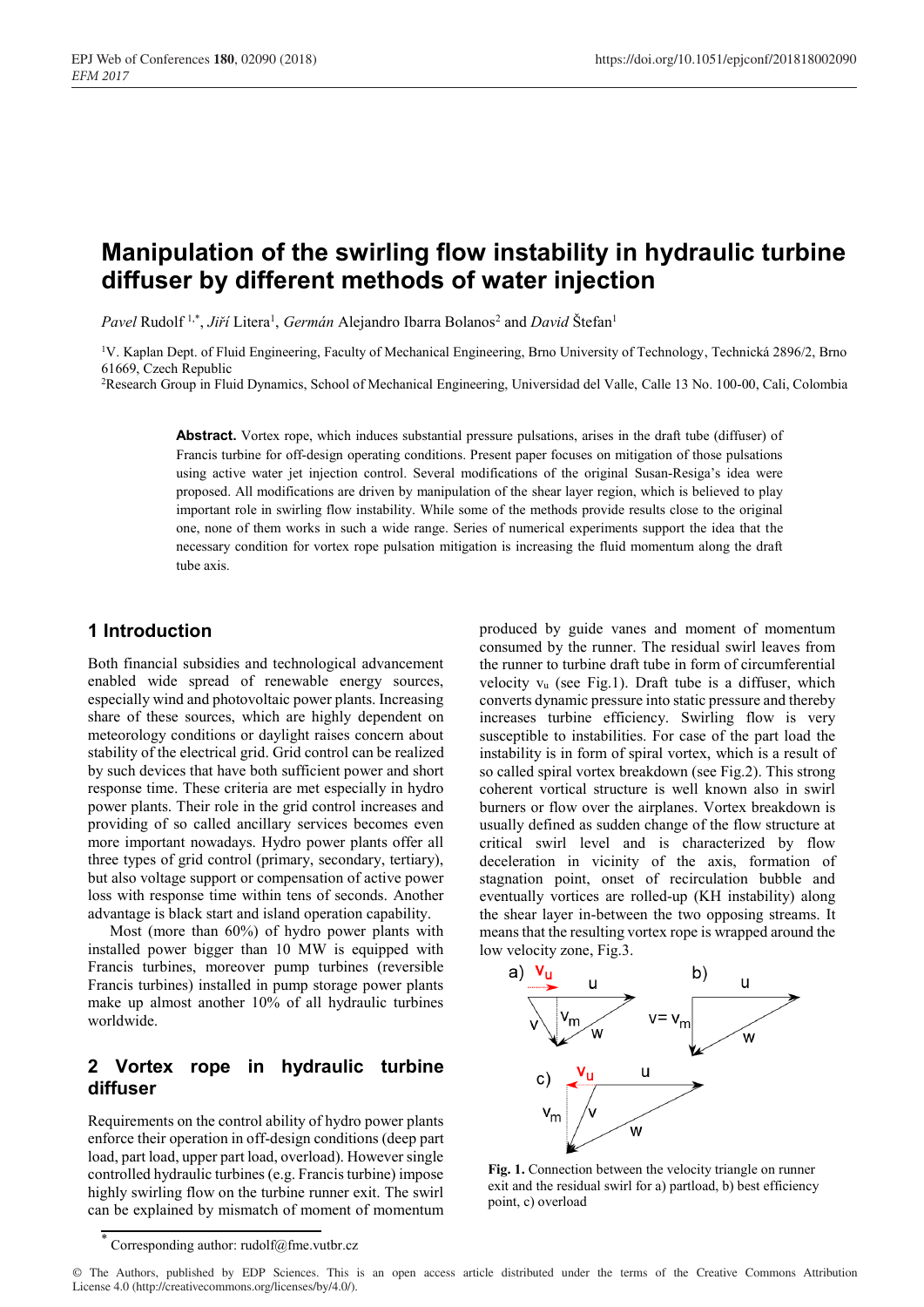

**Fig. 2.** Vortex rope in case of partload (left) and overload (right) turbine operation

The corkscrew vortex in turbine diffuser is also called a precessing vortex core (PVC) due to its kinematics [1, 2].



**Fig. 3.** Spiral vortex breakdown (dashed line marks the shear layer)

Precessing motion of the vortex rope is a source of pressure pulsations both in radial and axial direction. These pulsations can reach up to 5-10% of the turbine head and are manifested by vibrations and noise. Pulsations can also be transmitted upstream and cause runner vibrations. From point of dynamical description this type of pulsations belongs to low frequency ones, because their typical frequency is about one fifth to one fourth of the runner rotational frequency.

## **3 Vortex rope control**

#### **3.1 Active water jet control designed by Politehnica Timisoara**

Since vortex rope is very dominant and strong swirling structure its mitigation is rather difficult. In practice usually air injection through runner cone is applied. However admission of air into the diffuser may cause additional dynamical problems related to increased compliance. Another way for vortex rope suppression is mounting the fins on draft tube walls, which decelerates the rotating flow, but also increases hydraulic losses.

Susan-Resiga et al put forward the idea of continuous water injection through runner cone in 1996 [3]. A complex test apparatus was built at Politehnica Timisoara to test the water injection in terms of pressure amplitudes suppression and the necessary water discharge [4], see Fig.4. Test apparatus uses a swirl generator with free runner to imitate flow field corresponding to partial load Francis turbine operation. Smart and elaborate idea of collecting the water for injection from downstream end of the draft tube was employed (so called flow feedback). This method takes advantage of the adverse pressure gradient in turbine diffuser.



**Fig. 4.** Test apparatus at Politehnica Timisoara with free runner, plexiglass draft tube and set of pressure probes [4]

Static pressure probes were mounted in four locations on the draft tube wall (Fig. 5). Extensive testing proved viability of the proposed method at least in the laboratory conditions. However it was found that the discharge supplied by the adverse pressure gradient is not sufficient to provide full vortex rope elimination and additional discharge by external pump has to be employed. It means that the overall discharge for water injection is relatively high and potentially there might be more suitable locations were to apply this flow control. In terms static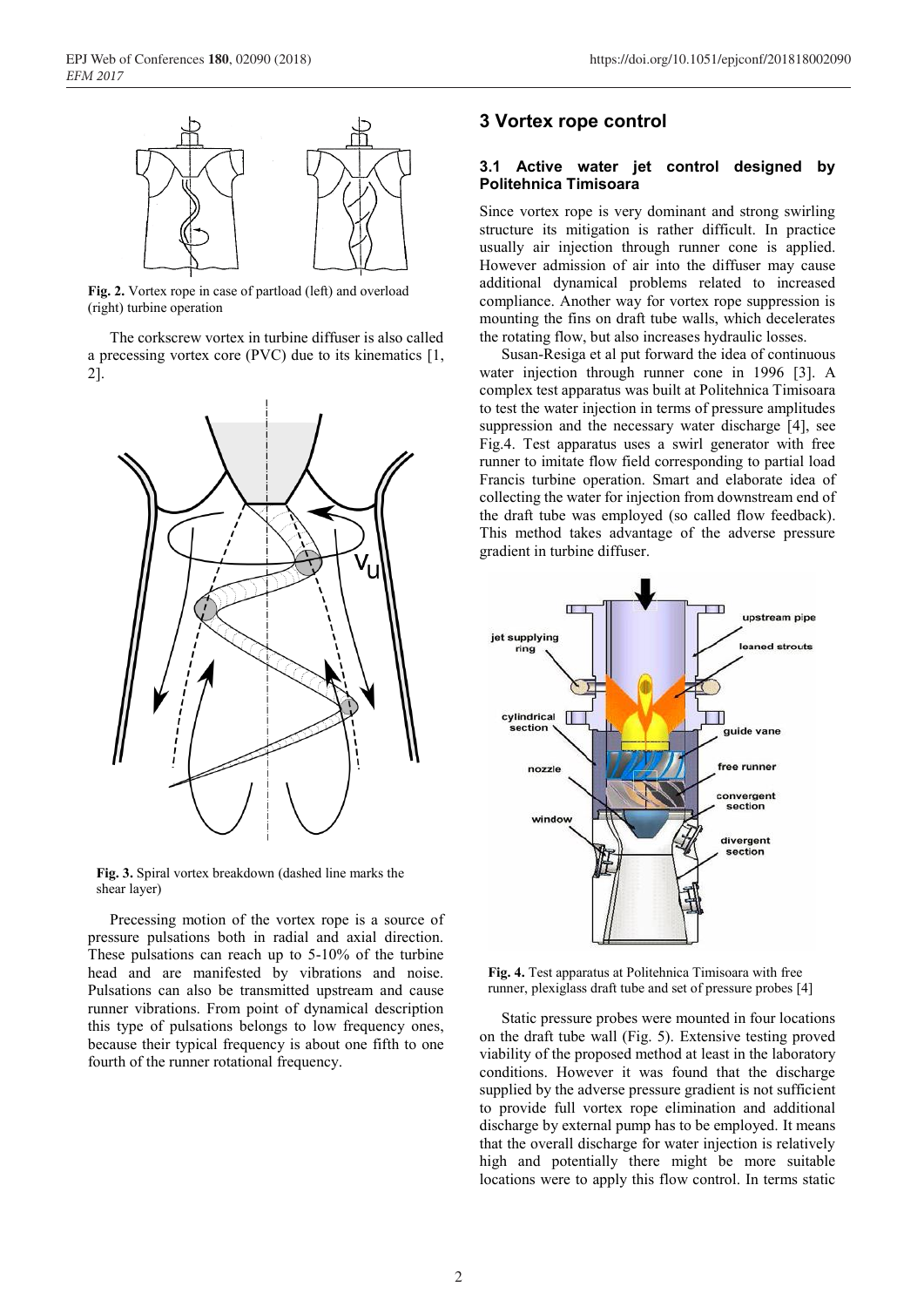pressure amplitude mitigation, energy and discharge consumption.



**Fig. 5.** Locations of pressure probes (left) and visualization of the vortex rope (right) [5]

#### **3.2 Computational modelling of the water injection and shear layer instability**

Commercial CFD code ANSYS Fluent was used for computational simulations of the flow downstream of the swirl generator. Boundary conditions for velocity and turbulence were adopted from [5]. Computational domain consisted of about half a million hexagonal elements with finer regions in location of the swirling flow (Figs. 6, 7). Maximum wall  $y^+$  values were around 130, maximum aspect ratio 12. Turbulence was modelled using Reynolds stress model to include the effects of turbulence anisotropy in strongly swirling flows.



**Fig. 6.** Boundary conditions and decomposition of the flow domain



**Fig. 7.** Computational mesh close to the swirl generator cone

Resulting vortex rope has shape similar to the one observed during experimental testing (compare Fig. 5 and Fig.8). The dominant frequency connected with vortex rope rotation is 14.57 Hz, which is very close to the experimental one (14.95 Hz). Amplitude of the first harmonic in position MG1 is underestimated by 20%. This fact is quite common for transient flow simulations. Modeling also captured the plunging mode on lower frequency (about one third of the first harmonics) and with about 80% of the amplitude of the first harmonics (overestimation compared to experimental results).



**Fig. 8.** Snapshot of the instantaneous pressure field visualizing the pressure contour of the vortex rope

Vortex rope onset is connected with instability of the shear layer in between two opposing streams under conditions of adverse pressure gradient (similar to Kelvin-Helmholtz instability). Therefore it was assumed that manipulation of the shear layer in location of highest strain rate would be most sensitive and provide best results. Magnitude of the strain rate tensor was computed in region according to Fig. 9. Strain rate tensor is defined by equation (1).

$$
v_{ij} = \frac{1}{2} \left( \frac{\partial v_i}{\partial x_j} + \frac{\partial v_j}{\partial x_i} \right)
$$
 (1)

And its magnitude according to equation (2).

$$
\|v_{ij}\| = \sqrt{v_{ij}v_{ij}}\tag{2}
$$

Distribution of the strain rate tensor magnitude over the investigated region is plotted in figure 10.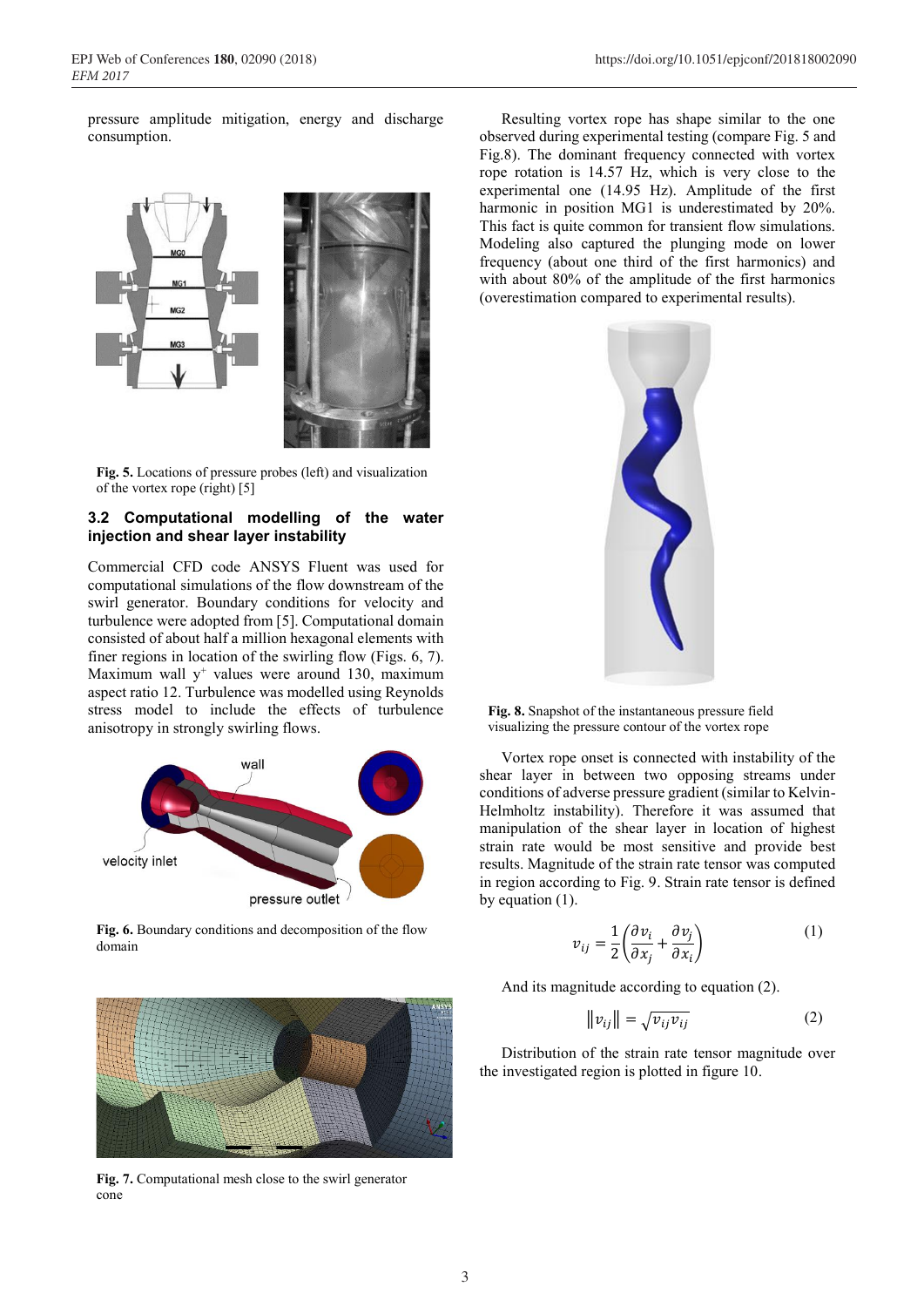

**Fig. 9.** Region for strain rate tensor computation



**Fig. 10.** Strain rate tensor magnitude

The highest value and hence the most sensitive location is placed just at the end of the conical region on the outer diameter of the circular hole, which was used by Susan-Resiga for water injection. This conclusion was later used to investigate different prospective types of water injection control. Their summary is provided in indicative figure 11.



**Fig. 11.** Different types of water injection: a)full circular injection (Susan-Resiga [3, 4]), b) annular injection, c) annular injection with opposite swirl, d) annular injection with pulsating jet

### **3.2 Different methods of water injection control [6]**

#### *3.2.1 Full circular jet control with Djet = 30.6 mm*

Water injection through full circular cross-section (see Fig.11a), which corresponds to the one applied by Susan-Resiga. It was used as a benchmark for comparison with other methods.

#### *3.2.2 Full circular jet control with Djet = 20.6 mm*

Similar to previous case, injection along the diffuser axis (see Fig.11a). Diameter for the injection is reduced to 67.3%, flow area reduction is to 45.6%. The jet is continuous in time.

#### *3.2.3 Annular jet with gap (ΔRjet = 2 mm)*

Annular gap is designed at the edge of the conical region in the location, where highest magnitude of strain rate tensor was identified (see Fig.11b). Width of the gap is only 2 mm. jet is continuous in time.

#### *3.2.4 Annular jet with gap (ΔRjet = 5 mm)*

Similar to previous case, but annular gap is 5 mm (see Fig.11b). Jet is continuous in time.

#### *3.2.5 Annular jet (ΔRjet = 2 mm) with gap producing opposite swirl*

Stator blade cascade producing swirl with velocity angle of 45 degrees with axis and opposite sense of rotation than the vortex rope is placed in the annular gap of 2 mm, see Fig. 11c. Hydraulic loss in the blade cascade is superimposed to the energy consumption.



**Fig. 12.** Stator blade cascade in the annular gap

#### *3.2.5 Annular gap (ΔRjet = 2 mm) with pulsating jet*

To reduce the discharge consumption a pulsating jet was designed with constant stationary velocity component and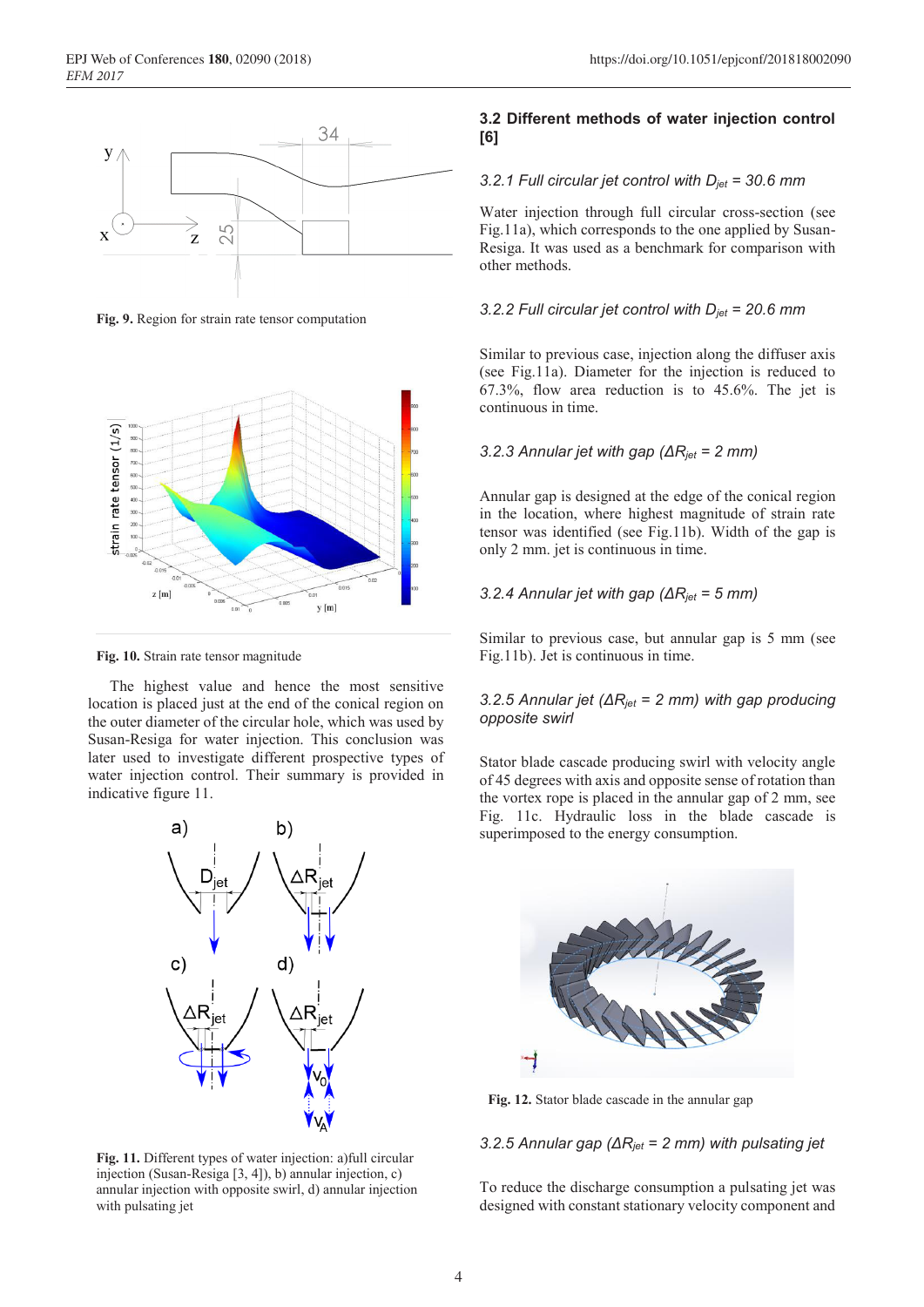with a pulsating one, whose frequency was modulated. Jet was emitting from annular gap of 2 mm, see Fig. 11d.

$$
v(t) = v_0 + v_A \sin(\omega t) \tag{3}
$$

Constant stationary value  $v_0$  corresponding to discharge 3  $l/s$  ( $v_0 = v_A = 14.5$  m.s<sup>-1</sup>) was selected and pulsation frequency ranged from 0 to 29 Hz.

## **4 Results**

First, results were evaluated in terms of reduction of static pressure pulsations in location MG1 (Fig. 13). From the plot over the range of relative discharges  $Q_{jet}/Q$  from 0 to 0.5 it is clear that the best results are obtained with the original full circular jet. Acceptable results are also achieved using annular jet with opposite swirl and annular jet with 5 mm gap.

Best results in terms of energy consumption are again provided by the original full circular gap jet. Energy consumption increases with square of velocity.

It should be noted that pulsating jet did not disrupt the original flow field, but pulsations were superimposed to the pressure pulsations induced by vortex rope. Therefore pressure amplitudes have always been higher than the pulsations of the rope itself over whole range of the modulating frequencies. Results with pulsating jet are not plotted in Fig. 13, 14.



**Fig. 13.** Amplitudes of the static pressure in position MG1 for different methods of vortex rope mitigation



**Fig. 14.** Energy required for water jet supply for different methods of vortex rope mitigation

## **5 Conclusion**

Numerical experiments with water jet injection for vortex rope pulsations mitigation were carried out. Altogether seven design modifications were tested. It was shown that none of them was better in pressure amplitudes suppression than the original one proposed by Susan-Resiga [3].

Manipulating the shear layer in location of highest strain rate did not prove to be a successful approach. Presented results indicate that vortex rope behaviour is especially influenced by flow along the diffuser axis in region of momentum deficit, where high amounts of the injected water provide best results. This finding is in agreement with recent observations of Goyal et al [7], who found out that the velocity profile in the decelerated region has to be influenced in appropriate way by bringing higher momentum of the fluid.

While the current design modifications did not generate better method than the original one, they provided important results for our future effort in the active control of the diffuser flow based on reduced order models built upon proper orthogonal decomposition of the swirling flow field [8], [9].

## **Acknowledgements**

This research was supported by Czech Science Agency under project 17-01088S "3D instability of a shear layer in adverse pressure gradient" and Faculty of Mechanical Engineering, Brno University of Technology project FSI-S-17-4615.

## **References**

- 1. A.T. Favrel, Dynamics of cavitation precessing vortex core for Francis turbines at part load operating conditions, PhD thesis, EPFL Lausanne, 2016
- 2. D. Štefan, P. Rudolf, Proper Orthogonal Decomposition of Pressure Fields in a Draft Tube Cone of the Francis (Tokke) Turbine Model. In Journal of Physics Conference Series. Journal of